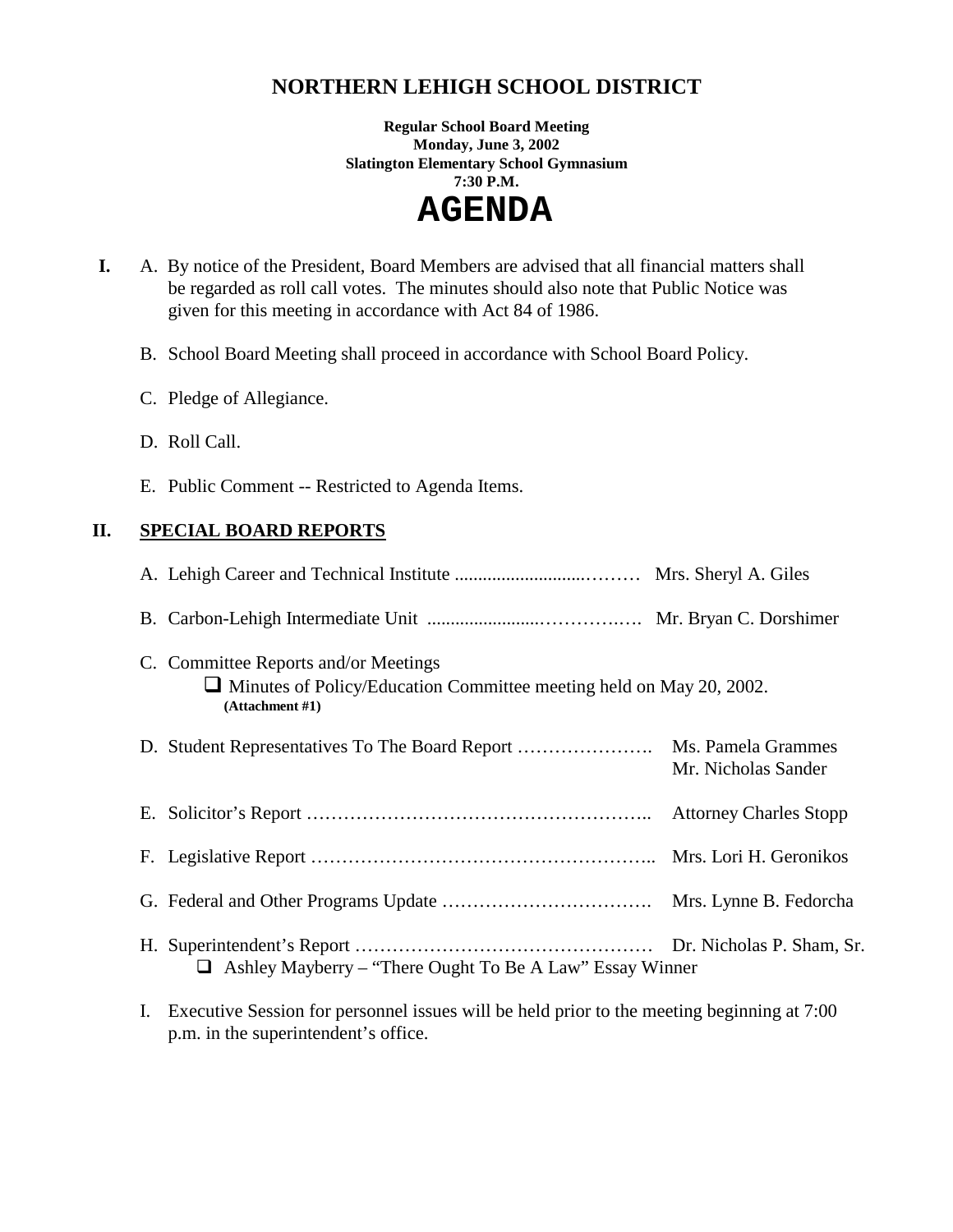### **III. PERSONNEL**

- A. Resignations
	- 1. Instructional

Accept the resignation of Glenn Rissmiller from his position as a professional employee in the senior high school. Effective June 17, 2002, which at the present time is the last teacher day of the 2001-2002 school year, Mr. Rissmiller will be retiring marking thirty-five years of continuous service to the Northern Lehigh School District.

- 2. Non-Instructional
	- a. Accept the resignation of Marvin Mantz from his position as custodian in the district. Effective September 10, 2002, Mr. Mantz will retire after 28 years of service to the Northern Lehigh School District.
	- b. Accept the resignation of Donna Wagner, special education aide in the Peters Elementary School, effective June 14, 2002.
- 3. Co-Curricular
	- a. Accept the resignation of Angela Scolaro from her position as Assistant Varsity Soccer Coach for the Spring 2003 season.
	- b. Accept the resignation of Ellen Yenser from her position as Middle School Student Council Advisor at the end of the 2002-2003 school year.
- B. Abolish Non-Instructional Position And Employee

In accordance with School Board Policy #511, approve to abolish the position of a One-on-One Aide at Peters Elementary School as a result of a change in the student's Individual Education Plan. As result of this abolishment, the last day of employment for Connie Kistler was May 23, 2002.

C. Administrative Transfer

Approve to administratively transfer Mary Anne Shafer from her position as grade 6 teacher in the Peters Elementary School to the middle school, filling the position of Nadeen Boykin, who resigned. This transfer is effective beginning with the 2002- 2003 school year.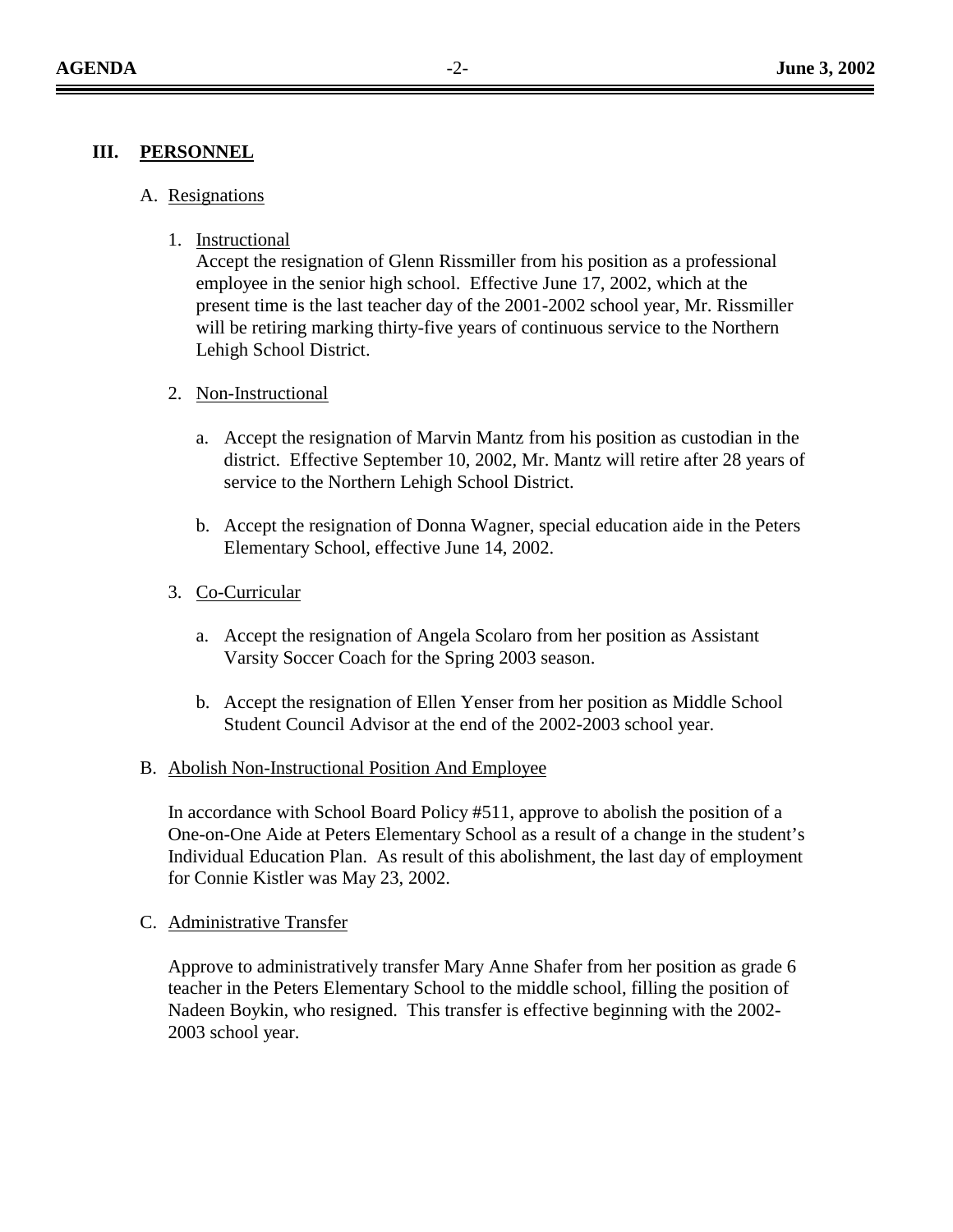D. Co-Curricular Appointments for 2002-2003\*

 Head Boys' Basketball Coach – Richard Oertner Assistant Boys' Basketball Coach – Richard Mantz Assistant Boys' Basketball Coach – Dennis Rehrig Head Girls' Basketball Coach – David Redline Assistant Girls' Basketball Coach – Jason Reinhard Head Wrestling Coach – Todd Herzog Assistant Wrestling Coach – Brent Herzog Assistant Wrestling Coach – Glenn Serfass Cheerleading Advisors – Lil Borger & Lisa Kern (Will Share Stipend) Senior High Winter Intramurals – Winter Track – Bryan Geist Senior High Winter Intramurals – Weightlifting – Steve Hluschak Senior High Winter Intramurals – Weightlifting – James Tkach Senior High Scholastic Scrimmage – Denise Turoscy Debate Advisor – Scott Delong

*\*The stipend will be determined when a new Collective Bargaining Agreement is approved.* 

#### E. Substitutes

1. Non-Instructional

Approve to employee the following substitute instructional aide for the 2002-2003 school year at the substitute rate of \$8.64 per hour:

Connie Kistler – Instructional Aide

#### **IV. POLICY**

#### A. Conferences Requiring Board Approval

- 1. Approve the request of Bernard Rockovich to attend a PA Institute of Certified Public Accountants "School District Conference" in King of Prussia on June 27, 2002. Expenses for this conference include \$225.00 for registration, \$51.00 for travel for a total cost of \$276.00.
- 2. Approve the request of Bernard Rockovich to attend a Career Track conference in Bethlehem on June 5, 2002. Expenses for this one-day seminar entitled "How to Handle People With Tack and Skill" include \$149.00 for registration, \$10.00 for meals, \$30.00 for travel, for a total cost of \$189.00.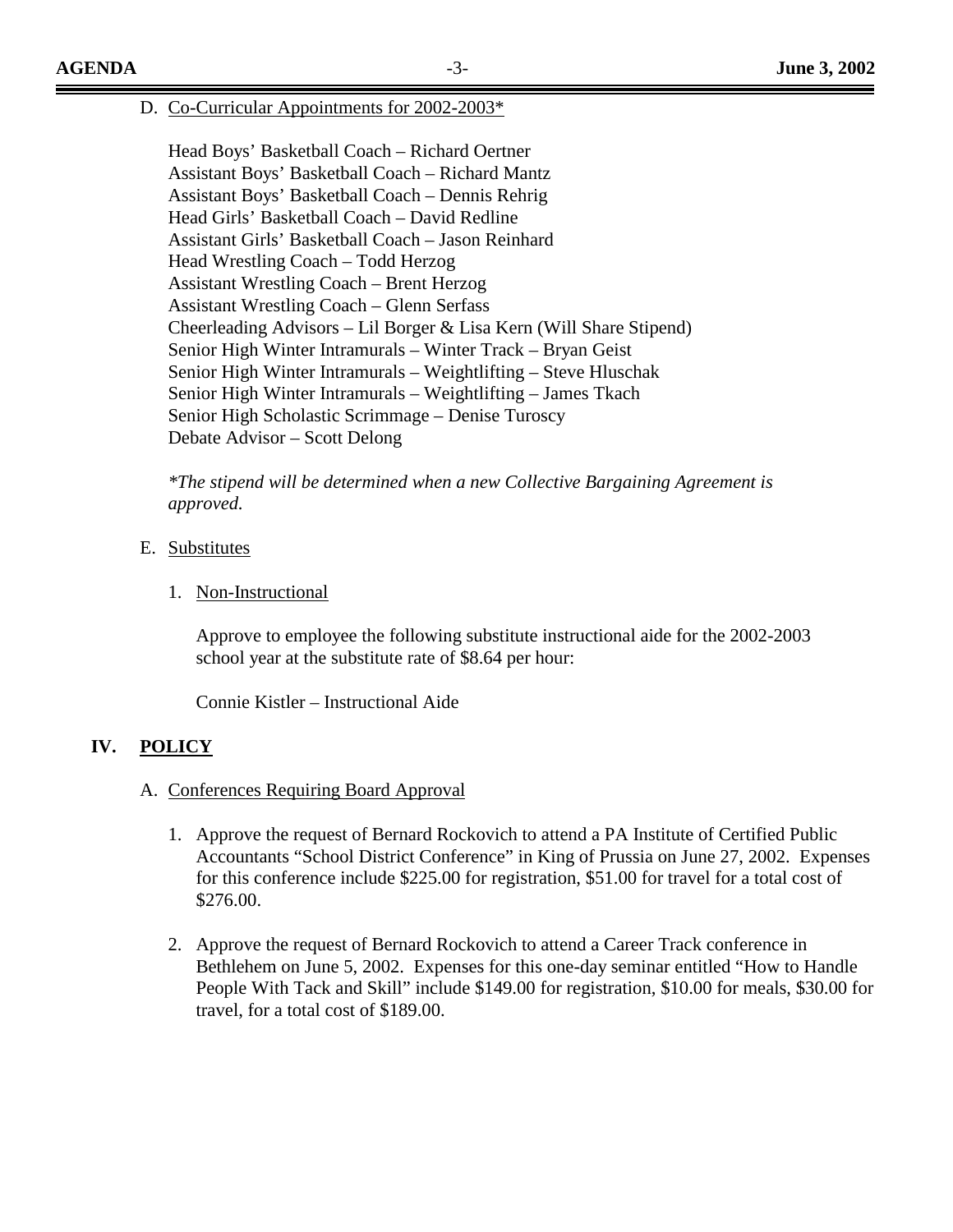- 3. Approve the request of Michelle Raber, middle school health and phys. ed. teacher, to attend an American Heart Association conference at St. Luke's Hospital in Bethlehem from June 4-6, 2002. Expenses for this conference include \$150.00 for registration and will be paid for through Curriculum and Instruction funds.
- 4. Approve the request of Suzanne Gower, Peters Elementary grade 6 teacher, to attend the Commonwealth Excellence in Science Teaching Alliance conference at Messiah College from July 21-24, 2002. Expenses for this annual conference include \$125.00 for registration, \$45.00 for travel, for a total cost of \$170.00 and have been approved by the district's Continuing Professional Education Committee.

#### B. New Board Policy

1. First Reading

Approve new board policy #917 – Parent/Family Involvement, as presented after first reading. **(Attachment #2)**

2. Second Reading

Approve new board policy #622 – GASB Statement 34, as presented after second reading. **(Attachment #3)**

- C. Attendance of a Non-Resident Students
	- 1. Approve to allow a middle school and high school student, whose parents have moved from the Northern Lehigh School District on May 10, 2002, to remain in attendance for the duration of this school term in accordance with School Board Policy #202.
	- 2. Approve to allow a high school student, whose parents have recently moved from the Northern Lehigh School District, to remain in attendance for the duration of this school term in accordance with School Board Policy #202.

### D. Use of Facilities

Grant approval to the Slatington Lions Club to use campus grounds to host their Annual 2002 Car Show, which will be held on Sunday, September 1, 2002 (rain date September 2). It is understood that they will be billed for custodial services for using the grounds. It is also the responsibility of the Lions Club to provide sufficient security for the event. **(Attachment #4)**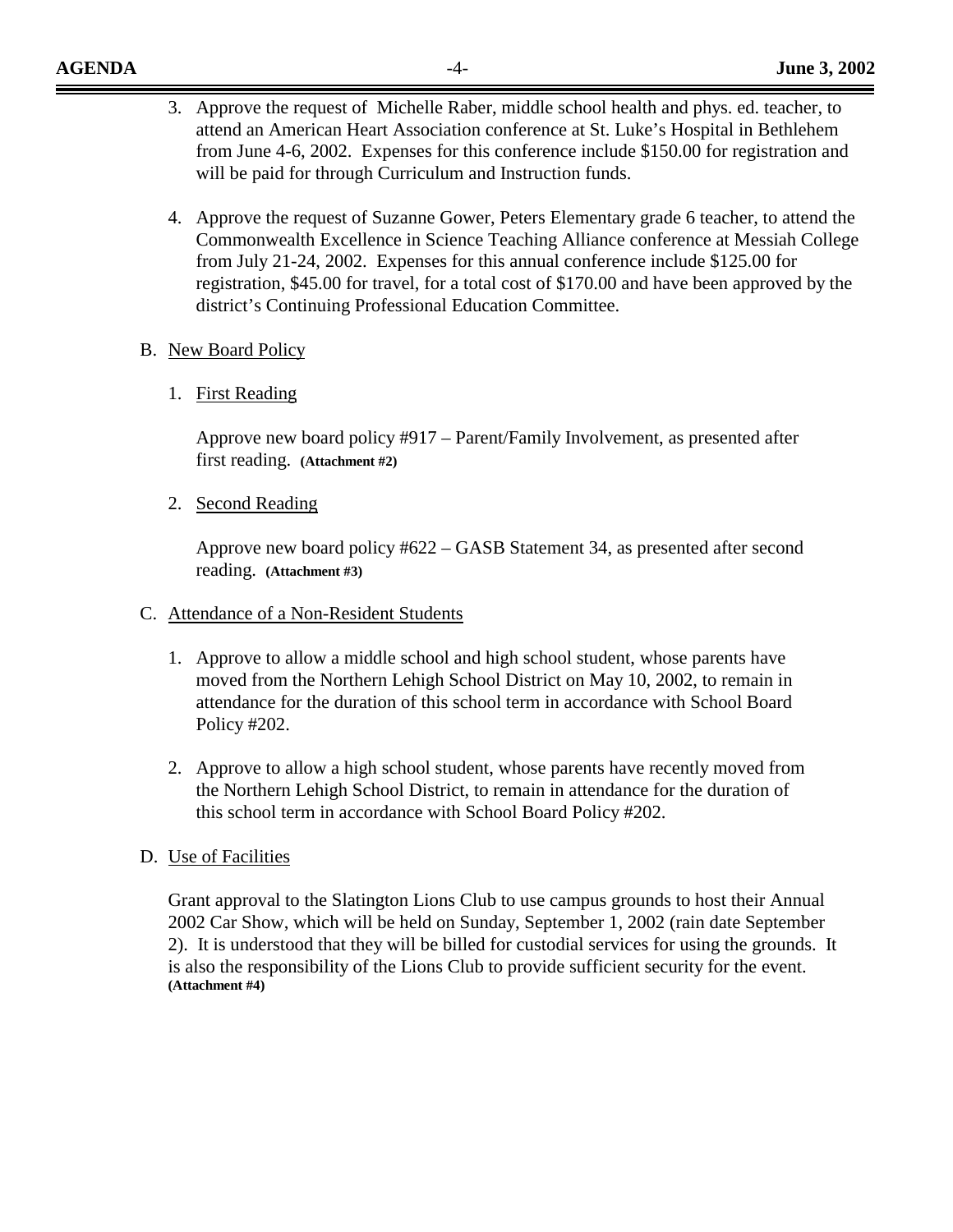### A. Title I, Title VI, Title II & Drug-Free Schools and Communities Act – 2002-2003 School Year

Approve to authorize proper officials to execute contracts for Title I, Title VI, Title II, and Drug-Free Schools and Communities Acts for the 2002-2003 school year.

#### **VI. OLD BUSINESS**

#### **VII. NEW BUSINESS**

### **VIII. FINANCIAL**

- A. Approve payment of bills from the Construction Account, as presented in **attachment #5**.
- B. Approve payment of bills from the Extended Construction Account, as presented in **attachment #6.**
- C. Approve the Arthurs Lestrange Cash Management Portfolio for the month of April 2002. **(Attachment #7)**
- D. Approve budgetary transfers as listed on **attachment 8#.**
- E. Award Bids

Approve the awarding of bids for diesel fuel, unleaded gasoline, #2 grade fuel oil follows with a contract period from July 1, 2002 to June 30, 2003. Please see **attachment #9** explaining bid bonds and ability to complete the contract.

DIESEL FUEL **--** Awarded to Reichenbach's - W.S. Reichenbach & Son, Inc. @

- a firm base price of .865 cents per gallon (normal blend)
- a firm base price of .883 cents per gallon (70%/30% blend)

UNLEADED GASOLINE -- Awarded to Reichenbach's - W.S. Reichenbach & Son, Inc. at a fluctuating base price of .946 cents per gallon

### #2 GRADE FUEL OIL – TRANSPORT DELIVERY OF MORE THAN 6800 GALLONS

Awarded to Reichenbach's - W.S. Reichenbach & Son, Inc. at a firm base price of .795 cents per gallon.

### #2 GRADE FUEL OIL – TANKWAGON DELIVERY OF LESS THAN 6800 GALLONS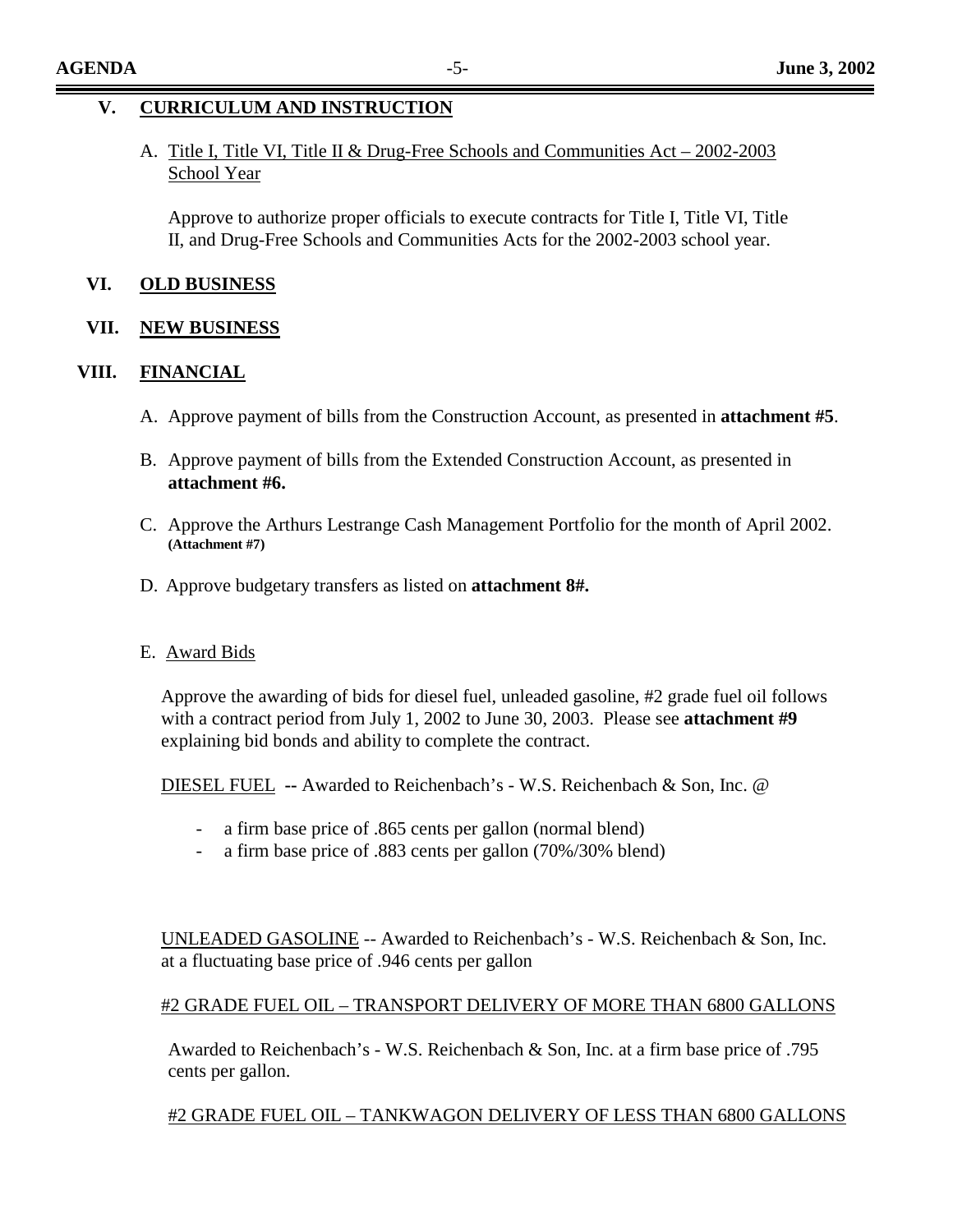Awarded to Reichenbach's - W.S. Reichenbach & Son, Inc. at a firm base price of .94 cents per gallon.

- F. Appoint Mid-Penn Insurance Associates as the 2002-2003 Student Accident and Athletic Insurance carriers. The renewal rate is \$5,460, and coverage is increased to include all interscholastic sports, band and cheerleading. Voluntary school coverage is \$27 and 24 hour coverage is \$98, which is no cost increase from last year. **(Attachment #10**)
- G. Appoint Mr. Ronald Klevenhagen as Earned Income Tax Collector, Delinquent Earned Income Tax Collector, Occupational Privilege Tax Collector, and Real Estate and Per Capita Tax Collector for the 2002-2003 school year. It is further recommended that proper officials be authorized to secure, on behalf of the above named individual, a \$20,000 bond for the fiscal year July 1, 2002 through June 30, 2003.
- H. Authorize the following financial institutions to act as approved depositories for school district funds and or temporary investments. The Northern Lehigh School Board further authorizes the following financial institutions to transfer funds on deposit to any other school district or to any other bank for the credit of the Northern Lehigh School District. The Board further authorizes the Business Manager and/or Superintendent to enter into agreements, supplements or amendments to agreements to implement the foregoing operations for the 2002-2003 school year:

| <b>AllFirst Trust</b>         | <b>Prudential-Bache Government</b> |
|-------------------------------|------------------------------------|
| <b>Citizens National Bank</b> | <b>Securities Trust</b>            |
| P.S.F.S.                      | <b>Patriot Bank</b>                |
| Pennsylvania Local Government | <b>First Union National Bank</b>   |
| <b>Investment Trust</b>       | <b>Chase Manhattan Trust</b>       |
| Pennsylvania School District  | <b>Neffs National Bank</b>         |
| Liquid Asset Fund             | Commerce Bank of Pennsylvania      |

- I. Approve the "Participation Agreement for the PSBA Insurance Trust's School Leaders' Legal Liability Risk Management Program". The PSBA Trust is one option our broker of record is reviewing for our school district. **(Attachment #11)**
- J. Approve the Agreement of Sponsorship to Attend Another Pennsylvania Community College for Felicia Thomas, in accordance with the guidelines established under Policy #912. Beginning in the Fall 2002 she will be a full time student at Northampton County Community College to pursue her course of study in Dental Hygiene. **(Attachment #12)**

K. Approve to renew the following expiring bonds for the 2002-2003 fiscal year through HRH Palley Simon Associates: